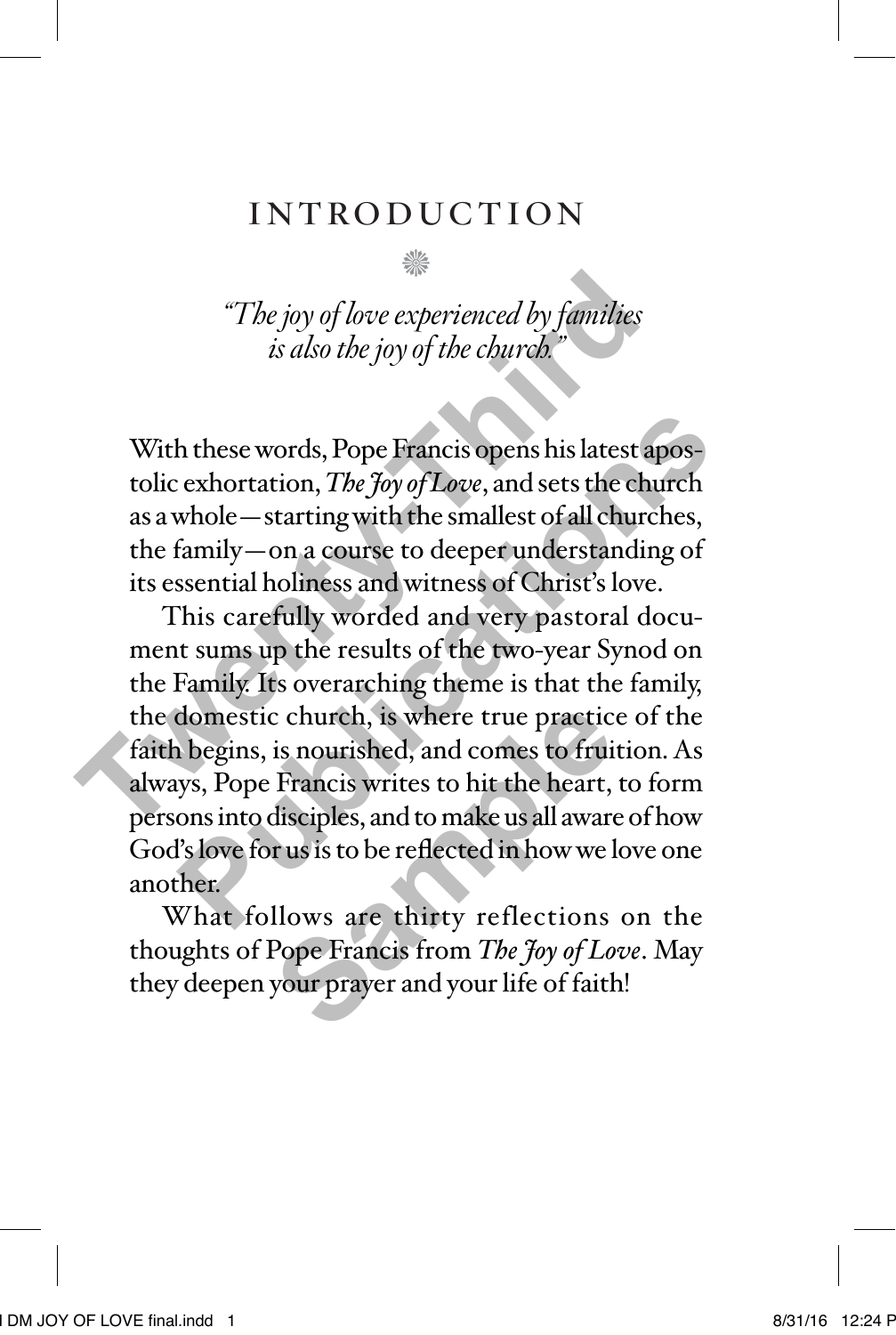The quotes from Pope Francis were chosen by Deborah McCann, who also wrote the reflections and the "Ponder" and "Pray" pieces.

Cover photo: Stefano Spaziani

Copyright © 2016 Twenty-Third Publications, a division of Bayard; One Montauk Avenue, New London, CT 06320. 860-437-3012 or 800-321-0411, www.twentythirdpublications.com. No part of this publication may be reproduced in any manner without prior written permission of the publisher. All rights reserved. The quotes from Pope Francis were chosen<br>by Deborah McCann, who also wrote the reflections<br>and the "Ponder" and "Pray" pieces.<br>Cover photo: Stefano Spaziani<br>Copyright © 2016 Twenty-Third Publications,<br>a division of Bayard, e quotes from Pope Francis were chosen<br>Deborah McCann, who also wrote the reflections<br>the "Ponder" and "Pray" pieces.<br>For photo: Stefano Spaziani<br>wright © 2016 Twenty-Third Publications,<br>wison of Bayard; One Montauk Avenue Fano Spaziani<br>
S Twenty-Third Publications,<br>
rd; One Montauk Avenue,<br>
co6320, 860-437-3012 or 800-321-0411,<br>
publications.com. No part of this<br>
publications.com. No part of this<br>
se reproduced in any manner without prior<br>

ISBN: 978-1-62785-234-0

Printed in the U.S.A



**A** Division of Bayard, Inc.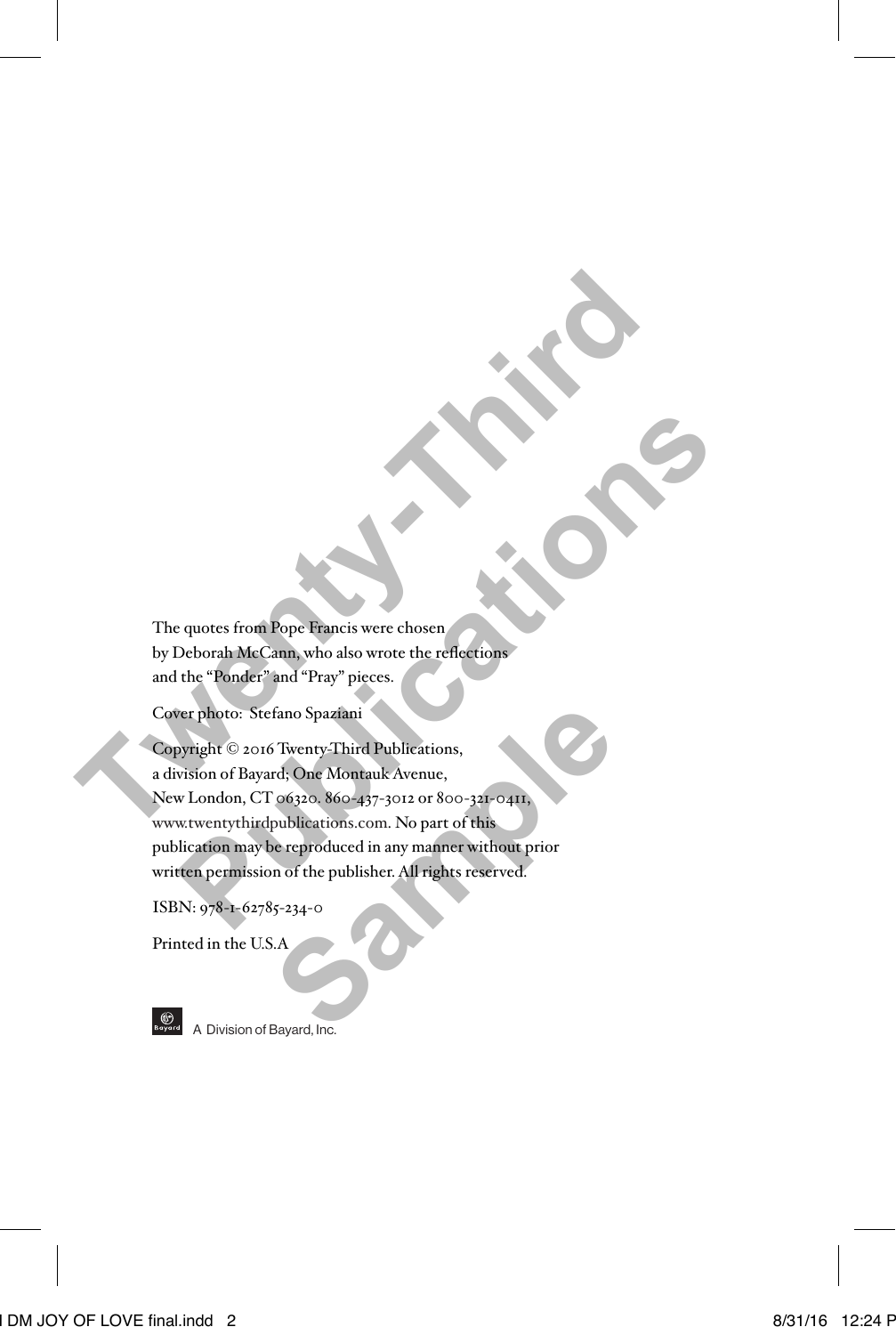# 1 FAMILIES ARE HOLY

*The family reflects the communion of love that is the Holy Trinity.*

In the midst of daily tasks and obligations—from getting everybody up and out in the morning to finding time to share conversation at the end of a busy day—it's very easy to forget that the family is holy in God's sight. Pope Francis speaks of the way the family reflects God's love by using the image of the Holy Trinity. As Father, Son, and Spirit are distinct and yet one God in a communion of love, so too the family members each have their own identity but share a greater relationship, a communion of love, as one family. In their love, they share in the life of God. *that is the Holy Trinity.*<br>
In the midst of daily tasks and obligations-<br>
getting everybody up and out in the mort<br>
finding time to share conversation at the end<br>
busy day—it's very easy to forget that the fa<br>
holy in God published the morning to share conversation at the morning to finding time to share conversation at the end of a busy day—it's very easy to forget that the family is noly in God's sight. Pope Francis speaks of the way the s one family. In their love, they<br>be considered family life as shaped to the state of God? What might it means<br>by and love, open my soul to see if the state of the state of the set of the state of the state of the state of

#### **PONDER**

Have I ever considered family life as sharing in the life and love of God? What might it mean to me?

#### **PRAY**

God of joy and love, open my soul to see my family as your gift, and help me to serve it well!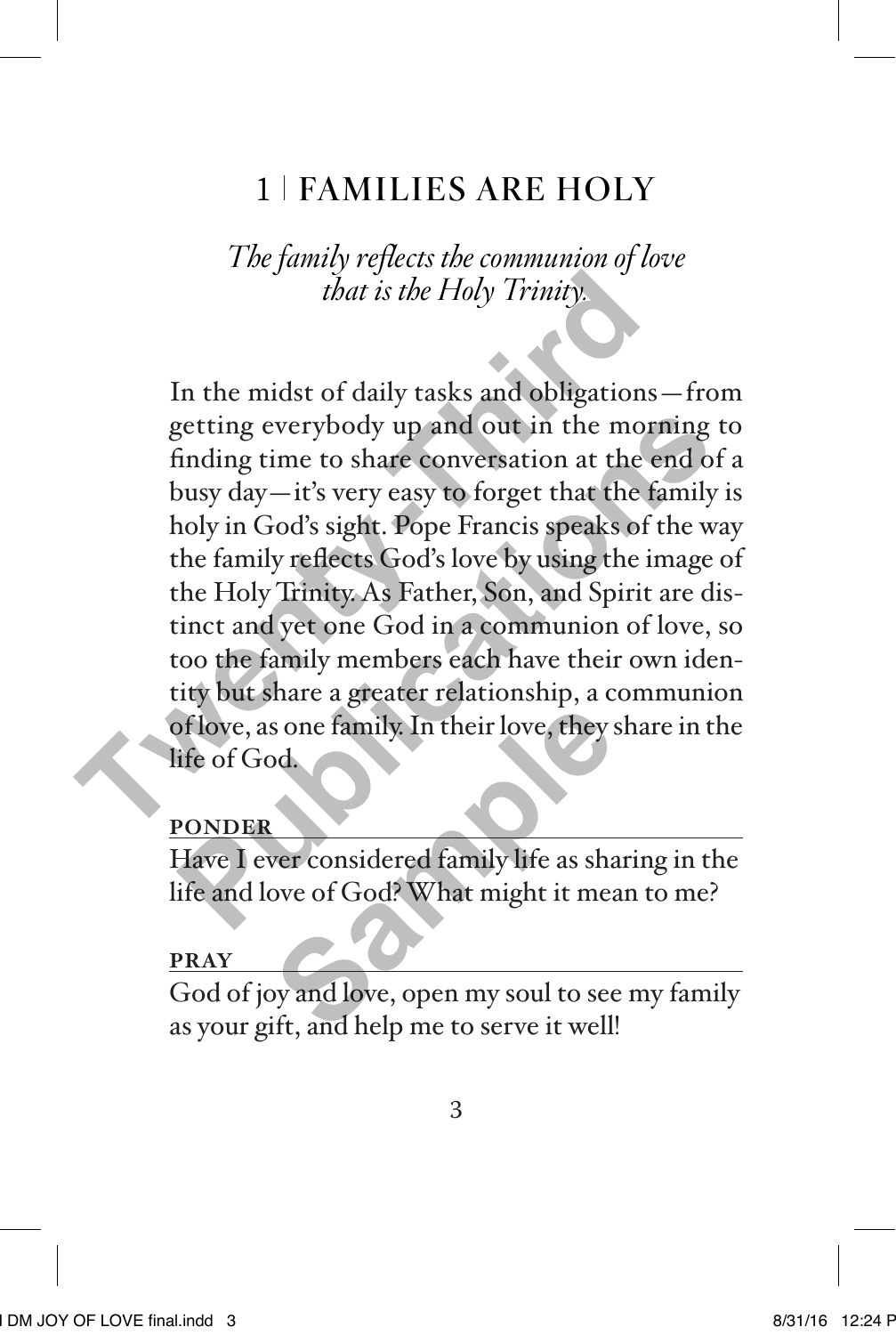# 2 THE TABLE OF THE LORD

*A family's home could be a place for Eucharist—for meeting Christ.*

When thinking of the home as a holy place, it's natural to think of the kitchen table as the gathering spot. Less so these days, it seems, with families rarely eating together, given everyone's crazy schedules. But Pope Francis is asking us to see with new eyes—if each opportunity to share time together is a time to be Eucharist for one another, mightn't we put down the phones, turn off the TV, and really pay attention to one another? Pope Francis is calling for us to do just that, and thereby meet Christ in our midst. for Eucharist—for meeting Christ.<br>When thinking of the home as a holy place<br>natural to think of the kitchen table as the ga<br>ing spot. Less so these days, it seems, with far<br>rarely eating together, given everyone's crazy so tural to think of the kitchen table as the gather-<br>g spot. Less so these days, it seems, with families<br>rely eating together, given everyone's crazy sched-<br>es. But Pope Francis is asking us to see with new<br>es—if each opport

### **PONDER**

How much time a day do I spend on my phone and on the computer, and how much in real conversation with my loved ones? st.<br>
a time a day do I spend on my p<br>
computer, and how much in re<br>
on with my loved ones?<br>
and love, help me to put aside<br>
ne from vou!

#### **PRAY**

God of joy and love, help me to put aside all that distracts me from you!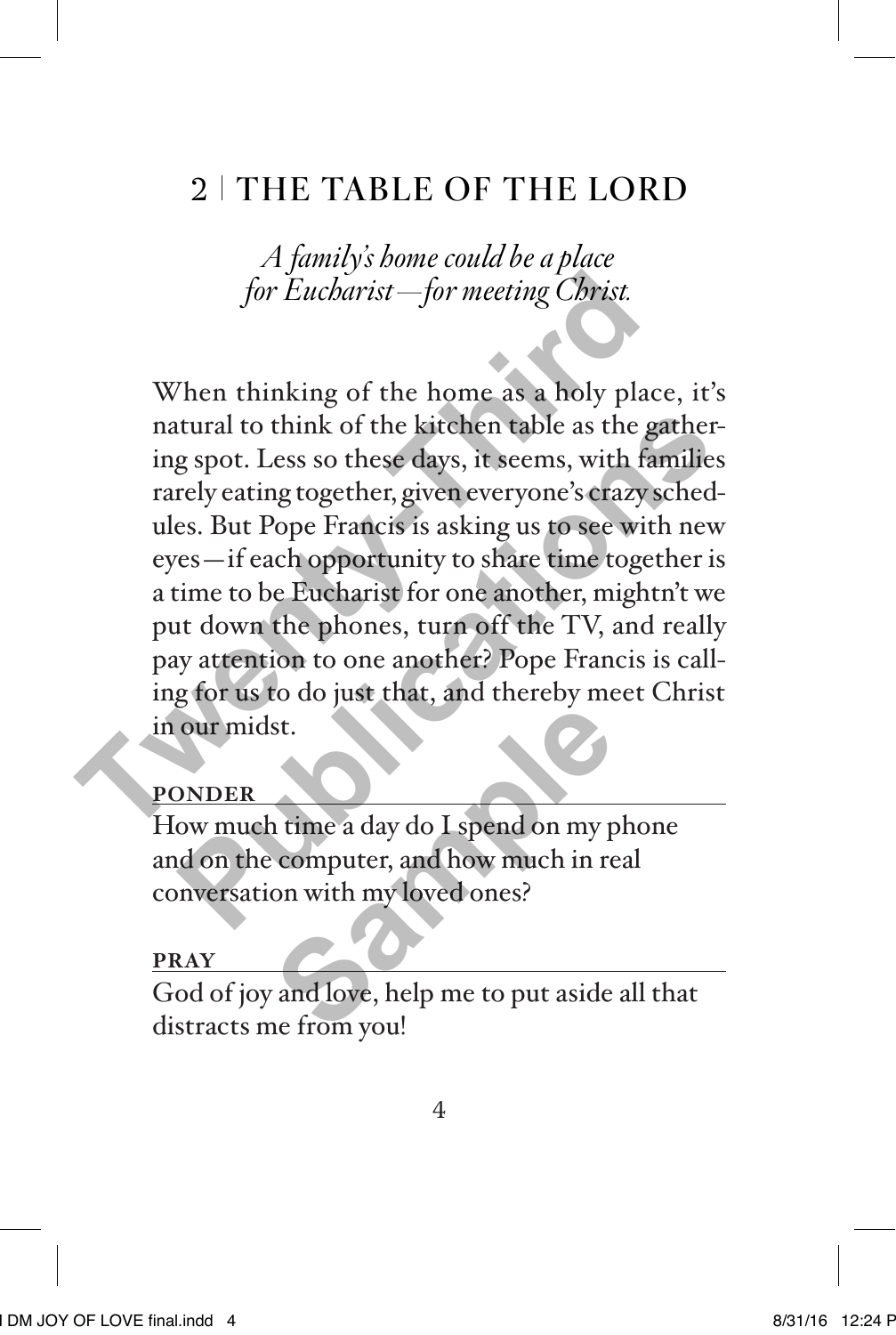# 3 LET'S START AT THE VERY BEGINNING...

*Parents are their children's first teachers in the faith.*

That image of parents as first guides in the faith can be a challenging one for many of us. Many parents' own experience of practicing the faith is sketchy, and it may seem easier (and better) to leave religious formation to the "professionals." But Pope Francis is reminding us that the very act of loving our spouse and children is the holiest work there is, and action is much more powerful than mere words. Is church important? Of course! But home is the first church our children see. They will learn much more from how we act than from what we say! Parents are their children's<br>first teachers in the faith.<br>That image of parents as first guides in the fa<br>be a challenging one for many of us. Many p<br>own experience of practicing the faith is sl<br>and it may seem easier (and be a challenging one for many of us. Many parents<br>
bown experience of practicing the faith is sketchy<br>
and it may seem easier (and better) to leave religious<br>
formation to the "professionals." But Pope Francis<br>
s reminding

### **PONDER**

Would the people I interact with each day know that I am a Christian?

### **PRAY**

God of joy and love, help me to make every moment of every day a mirror of your love! Explorer than from what we say!<br>
He people I interact with each compared to a Christian?<br>
Sample of the property of your love!<br>
Sample of your love!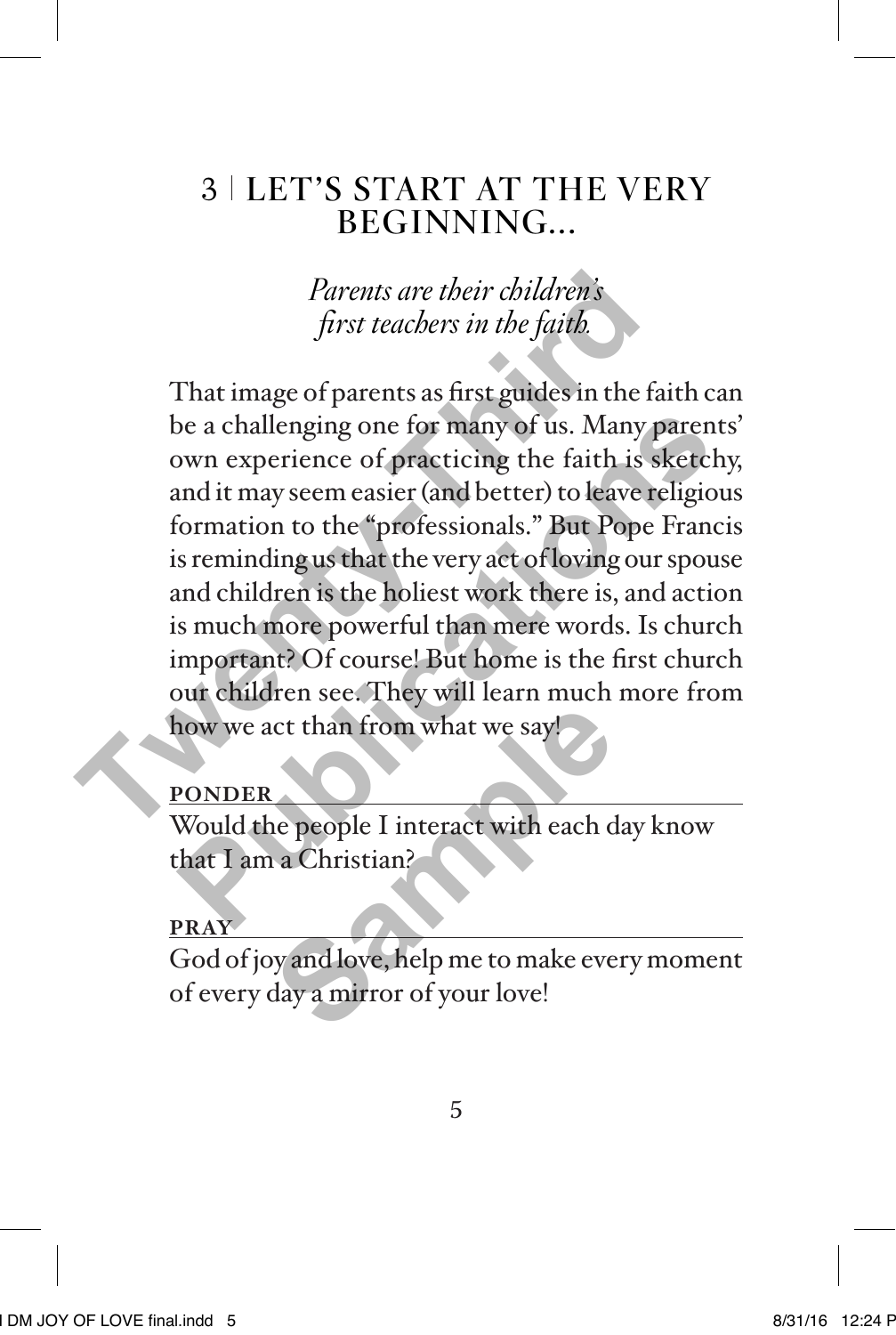## 4 IT GOES BOTH WAYS...

*Jesus offers children as teachers, too, in their simple trust and spontaneity.*

I think Pope Francis might agree with a friend of mine who once said that you'll notice God only created adults *once*—then he created children, who got the message better. It's a good point—it's certainly true that children, in their curiosity, their fearlessness, and their lack of guile, point the way for us to meet Christ in one another. Pope Francis very strongly holds up the image of children as their families' teachers. The deeper theme is that families, in witnessing their love for one another, invest each family member with dignity. All members have as much to teach as to learn. Even the littlest among us. *in their simple trust and spontaneity.*<br>
I think Pope Francis might agree with a friemine who once said that you'll notice God only<br>
ated adults *once* — then he created children, which the message better. It's a good poi ine who once said that you'll notice God only cre-<br>ed adults *once* — then he created children, who got<br>e message better. It's a good point—it's certainly<br>ue that children, in their curiosity, their fearless-<br>sss, and thei mber with dignity. All member<br>ach as to learn. Even the littlest<br>st. the last time I learned someth<br>and love, help me to see the w<br>child's eves—and to meet you t

#### **PONDER**

When was the last time I learned something from a child?

#### **PRAY**

God of joy and love, help me to see the world through a child's eyes—and to meet you there!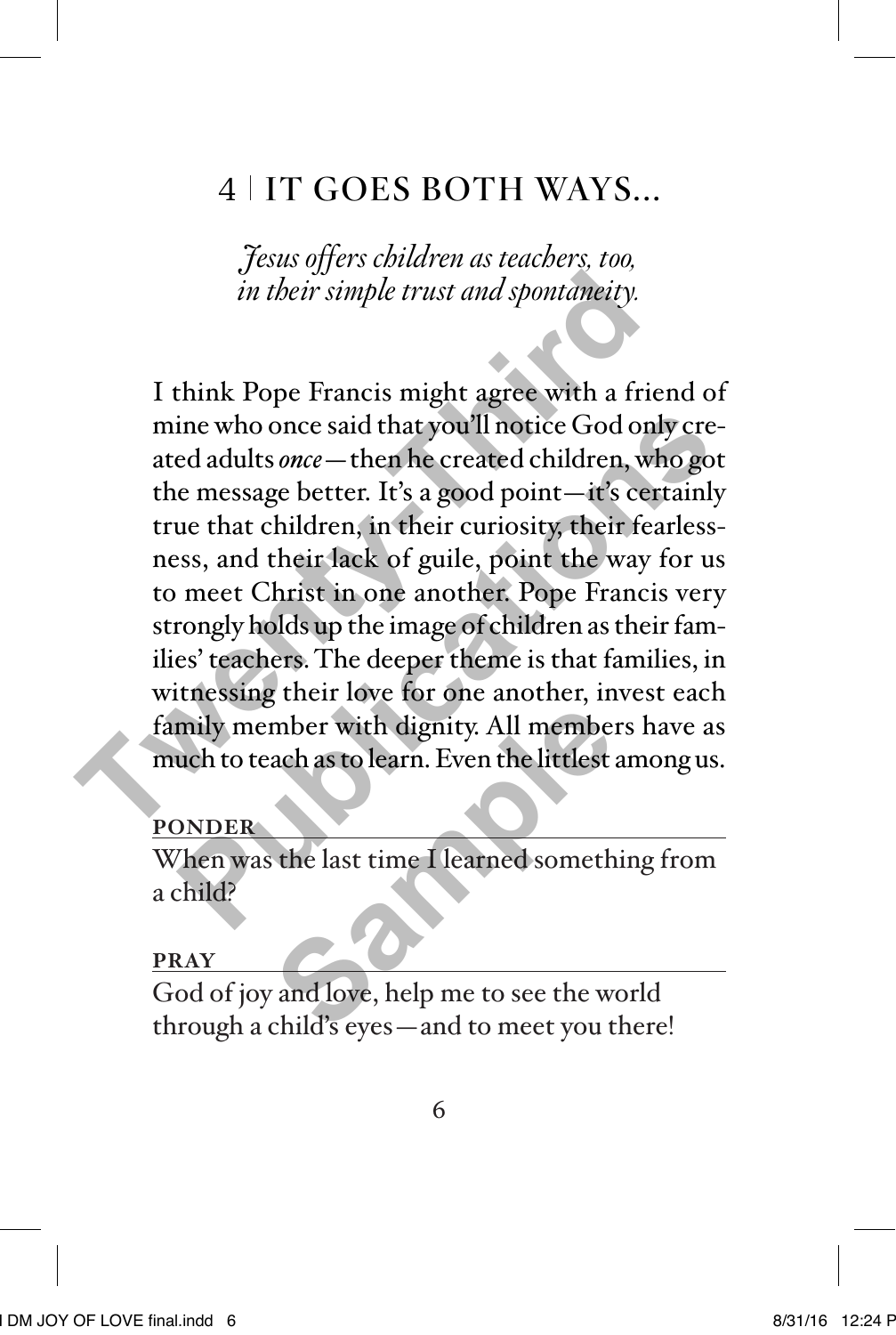# 5 A TEMPLE FOR THE SPIRIT

 *Families are called to practice the faith and in this way to become a place for the Spirit to dwell.*

Praying together, reading Scripture together, and celebrating the Eucharist—all these ways of practicing the faith make it real for the family. Muscles grow slack when not used; keeping the faith green by keeping it ever in sight is the way to grow holy families, Pope Francis says. Imagine picturing your own house being sanctified each day by remembering God in your midst! How greatly that would deepen the weekly experience of Mass for all! How much more alive the faith will become when it is a part of the everyday! way to become a place for the Spirit to dw<br>Praying together, reading Scripture togeth<br>celebrating the Eucharist—all these ways o<br>ticing the faith make it real for the family. M<br>grow slack when not used, keeping the faith<br>b relebrating the Eucharist—all these ways of practicing the faith make it real for the family. Muscles<br>prow slack when not used; keeping the faith green<br>by keeping it ever in sight is the way to grow holy<br>families, Pope Fra

### **PONDER**

What do I need to do to make my home a fitting place to welcome the Holy Spirit?

### **PRAY**

God of joy and love, help me to make prayer time as important as gym time or work time, so that I may grow into a stronger disciple! **Sample 19 and 19 and 19 and 19 and 19 and 19 and 19 and 19 and 19 and 19 and 19 and 19 and 19 and 19 and 19 and 19 and 19 and 19 and 19 and 19 and 19 and 19 and 19 and 19 and 19 and 19 and 19 and 19 and 19 and 19 and 19 a**